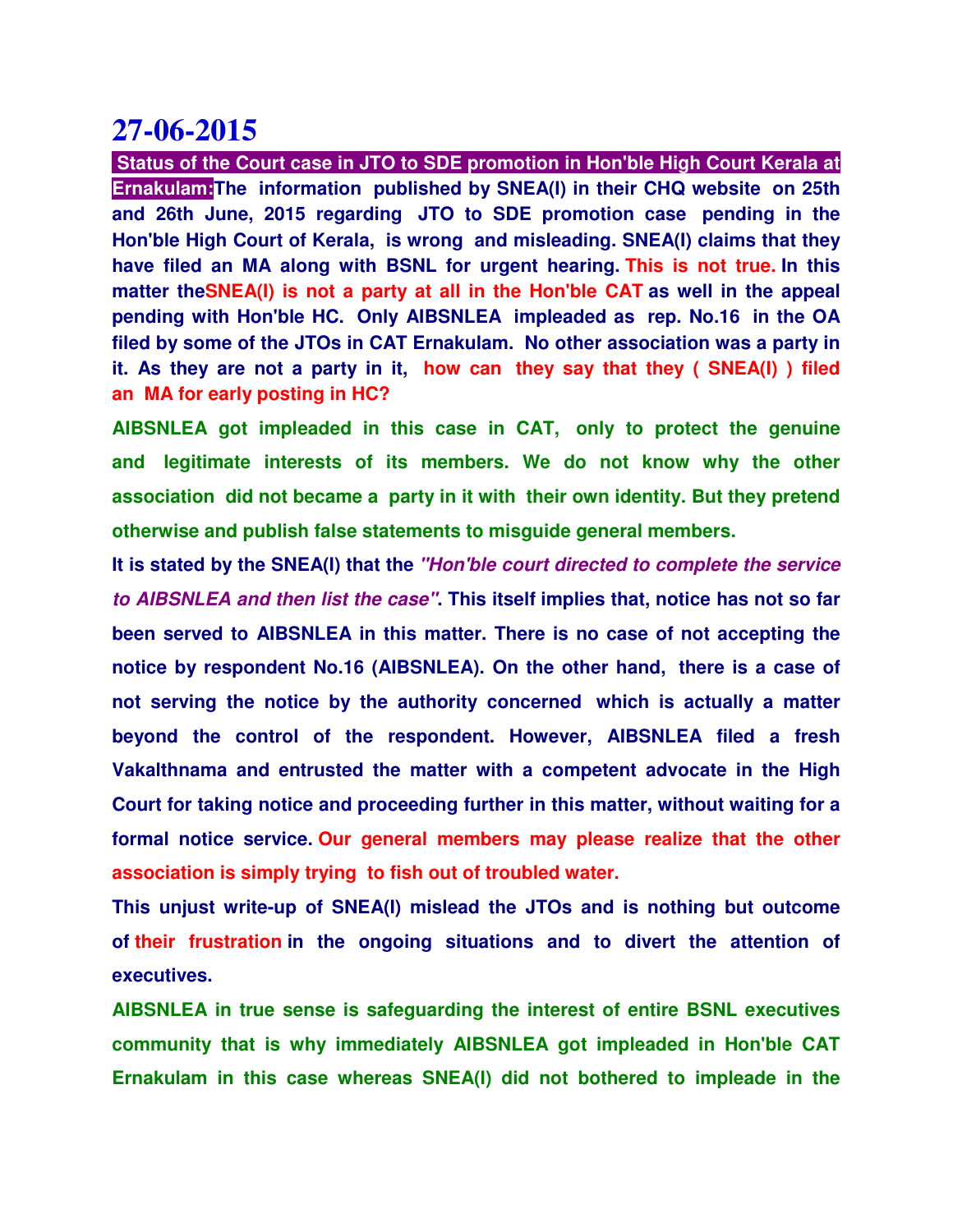**case. AIBSNLEA will ensure early hearing of the case to break the stalemate in** 

**JTO to SDE promotion.**

## **25-06-2015**

On 24-06-2015 ACS's of AIBSNLEA alongwith CS & other leaders of AIGETOA met CGM/CTD and expressed our resentment against BSNL CO's decision to go with MT Recruitment process.We handed over signature of executives of CTD against this process.We also explained that we are being compelled to take resort to TU action against such illogical & sinister move of the management.We requested him to convey our sentiment to the BSNL HQ.

## **24-06-2015**

**United Forum of BSNL Executives' Associations (AIBSNLEA and AIGETOA) serves a notice for resuming the deferred organizational actions to protest against the arbitrary recruitment of Management Trainee and non-settlement of long pending HR issues in BSNL.** <<< Click here for the Notice>>>>

**The Protest actions and the Schedule of the agitations is as follows-**

- **Lunch Hour Demonstration on 1st July, 2015 at all SSA/Circle/Corporate Office level.**
- **Hunger Fast for three days from 10.00 Hrs. to 18.00 Hrs. on 7th, 8th and 9 th July, 2015 at all SSA/Circle/Corporate Office level.**
- **"Work According to Rule" program with effect from 00.00 Hrs. of 7 th July, 2015 till withdrawal of the MT Recruitment and settlement of the pending HR issues.**
- **" " [Delhi Chalo] and "Indefinite Dharna" at BSNL Corporate Office, New Delhi with effect from 22nd July, 2015 till withdrawal of the MT Recruitment and settlement of the pending HR issues.**

**All the CHQ Office Bearers, Circle/Branch Secretaries are requested to take this agitation very seriously and initiate all out efforts for successful implementation by 100% active participation of our members.**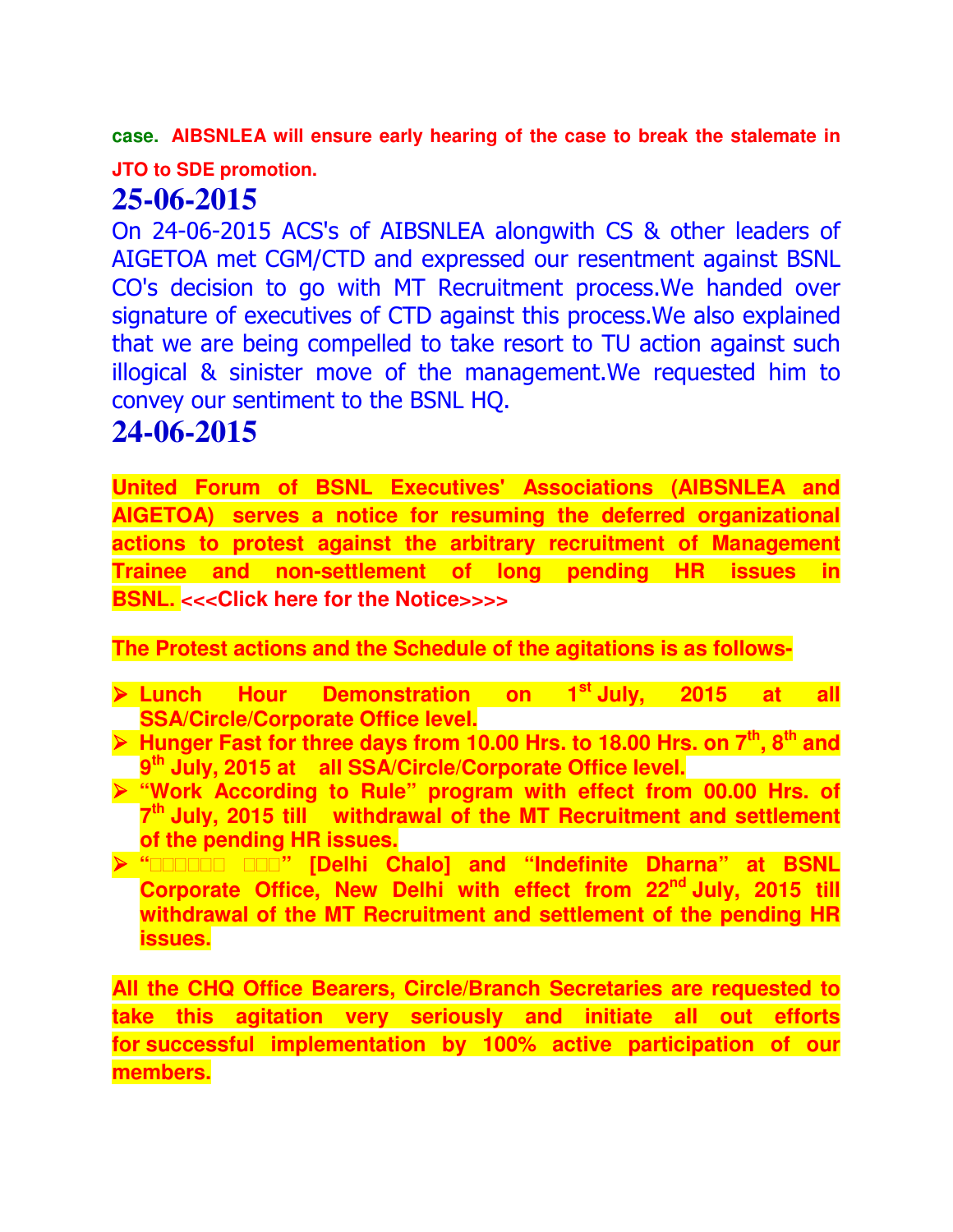**As per the decision of the competent authority, a committee has been formed to discuss the issue of recruitment of Management Trainee (Telecom Operation/Telecom Finance) from Internal and External candidates in BSNL.** <<< Click here for letter>>>>> The committee meeting was held today at 15.00 **Hrs. GS AIBSNLEA, President AIGETOA, GS SNEA (I) and AGS AIBSNLOA attended the meeting.**

**GM (Pers) initiated the meeting and briefed the requirement of MT Recruitment in BSNL as per BSNL Board decision and explained the efforts to settle the pending HR issues of the Executives. He invited the opinion/ comments of the representatives of the Executives' Associations. Three Executive Associations (AIBSNLEA, AIGETOA and AIBSNLOA) unanimously demanded for immediate withdrawal of MT Recruitment notification and impressed upon to finalize the CPSU cadre hierarchy. However, one Association (SNEA (I)) was of the view that MT Recruitment process should not be stopped on the pretext that if they wait till finalization of the CPSU cadre hierarchy then their members will cross the age of 50 years and they will not be eligible to appear in the MT Recruitment Examination. All the Executive Associations also demanded to fill up the vacant SDEs/DEs/DGMs equivalent posts immediately in a time bound manner. GM (Pers) after hearing the views mentioned that he will like to study the CPSU cadre hierarchy related material and will convene next meeting of the committee during the coming week.**

**AIBSNLEA and AIGETOA categorically told that holding of committee meeting will be fruitful only when the MT Recruitment notification is withdrawn immediately otherwise the discussions will be of no use, merely a wastage of time and we cannot give a long rope to the Management on this issue. Hence, we will be forced to resume the deferred agitation program immediately.**

**GS, FS, AGS (HQ) and President AIGETOA met CMD, BSNL and Director (HR), BSNL and further requested to withdraw the ongoing MT Recruitment process immediately and for the settlement of pending HR issues. CMD, BSNL and Director (HR) mentioned that let the committee to submit its report thereafter final decision will be taken in this regard. We further explained that GM (Pers) is explaining that he has a mandate to discuss the matter in view of the Board directions communicated by CMD BSNL and seems to continue with the MT**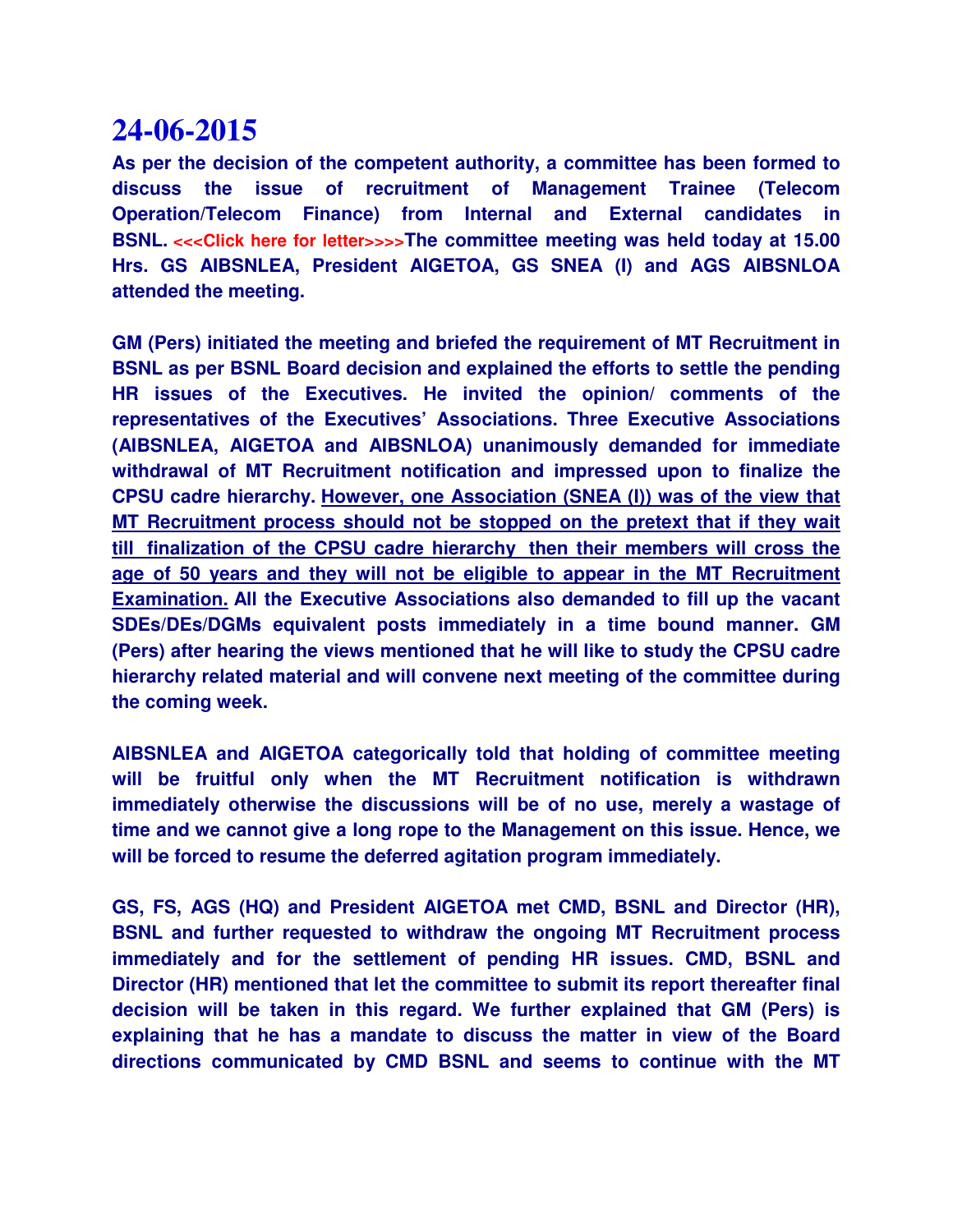**Recruitment process. Hence, we are forced to resume the deferred agitation program immediately.**

## **23-06-2015**

**GS discussed with CMD, BSNL regarding the outcome of the BSNL Board Meeting on yesterday on the approval of HR issues cleared by MC on withdrawal of MT recruitment. CMD informed that some HR issues cleared by MC came for discussion in BSNL Board wherein Board prefers that first all the HR issues should be discussed in remuneration committee in BSNL Board thereafter these issues should be put up to BSNL Board for approval. Hence, after the clearance of remuneration committee, all the HR issues will be put up to BSNL Board for approval.**

**Regarding MT recruitment withdrawal, CMD informed that matter was discussed in the Board Meeting & the concern of the executives was appraised to the Board and after some informal discussions, Board authorized CMD BSNL to re-look into the matter. He advised us to discuss the matter in person on Monday / Tuesday.**

## **23-06-2015**

**GS discussed with Company Secretary & Sr. GM (Legal), BSNL Corporate Office regarding BSNL Board Meeting today. Company Secretary & Sr. GM (Legal) appraised that only one of the HR issues agenda came for discussion in BSNL Board Meeting today. Only the discussion took place in meeting are on technical & procurement items. The next BSNL Board meeting will be held in the 2nd or 3rd Week of July, 2015.**

## **23-06-2015**

 **GS, FS, AGS (HQ), AGS (Fin) met GM (Pers) and discussed regarding:**

**a. CPC to fill up the vacant DGM/DE/SDE (T) posts: We expressed our serious concern against non-filling up of the vacant DGM/DE/SDE posts. GM (Pers) appreciated our concern and assured that after seeing the stand taken by the expert committee on the TS Gr. "B" Seniority on 30th June 2015 he will be taking immediate action to fill-up the DGM vacant posts. Regarding DEs vacant posts, he assured that as soon as the APAR / VCRs are received CPC will be expedited to fill up about 1100 DEs vacant posts. CPC from JTO (T) to SDE (T) will be expedited to fill up about 6600 vacant SDE (T) posts under seniority quota immediately after the vacation of the stay orders from Hon'ble High Court Kerala.**

**b. Guide lines for forwarduing transfer requests on completion of tenure posting other wise issued by Pers Cell on 04.06.2015: We expressed our serious concern against the guidelines wherein nothing is mentioned regarding consideration of tenure transfer cases of executives serving in hard tenure circles because quarterly consideration will cause delay and frustration amongst these executives and in case the request transfer applications are not forwarded by SSA/Circles to the BSNL CO the Associations will only**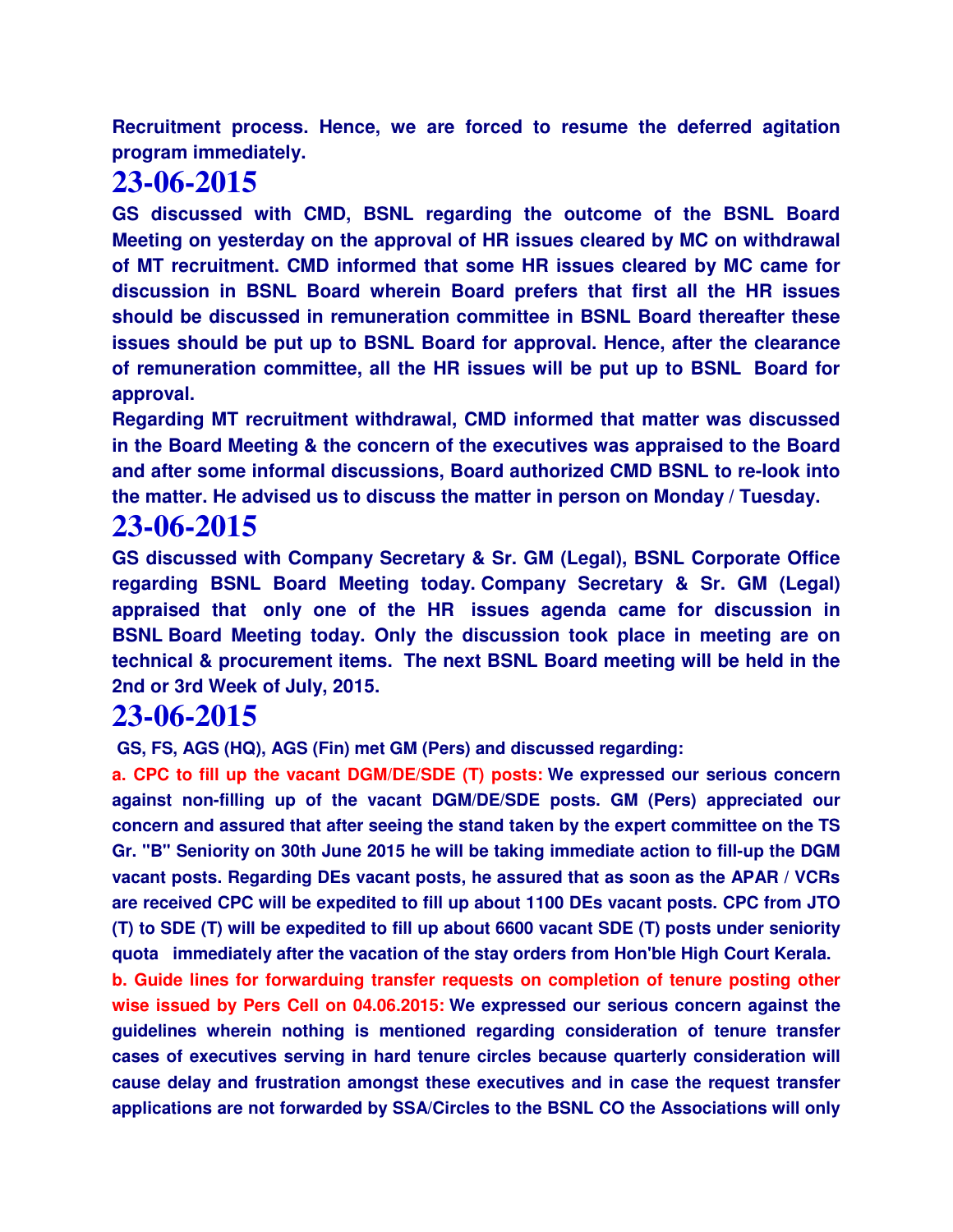**be raising the issues which has to be directly considered by Pers. Cell. GM (Pers ) appreciated our concern and assured that while issuing tenure transfer orders all the eligible executives for transfer in that quarter will be considered and orders will be issued in advance so that on completion the tenure they may immediately be relieved. Also assured that circles have to forward the request transfer application to BSNL Corporate Office in all the cases with any comment but they can not with held the requests. However, such cases taken up by the Associations will also be considered.**

**c. Withdrawal of look after arrangements and restoring local officiating arragements: We requested to withdraw the look after arrangements and to restore the local officiating arrangement wherein executives exercise their statutory powers, pensionery benefits and retire with designation. GM (Pers) assured to look into the matter.**

**d. Notional Pay fixation to JTO/SDE (C/E/Arch/TF) and PA cadre from 01.10.2000: We requested for issuing Notional Pay fixation orders to JTO/SDE (C/E/Arch/TF) and PA cadres from 01.10.2000 since the comments of GM (FP) has been received in the Pers. Cell. GM (Pers) confirmed that the comments of GM (FP) have been received in the Pers Cell and shortly it will be processed to the competent authority for consideration.**

**e. Creation of PPS posts in the field units: We requested for early holding of the committee meeting to discuss the issue of PPS posts creations in the field units. We also pleaded that earlier Shri H.K. Gupta, DDG (Estt), DoT committee has already recommended to create PPS posts with HAG level officers in the field units. GM (Pers) mentioned that the information desired by the committee is still pending from three-four circle. He assured for early holding of the committee meeting after receiving the information from all the circles.**

**f. Restructuring of AD (OL) Cadre: We requested for early implementation of the committee reports submitted by Shri Harshvardhan, Ex. Addl GM (Estt) for the restructuring of the AD (OL) Cadre which is pending for the last many years. We also provided a copy of the Note Sheet wherein in the year 2008 the then Director (HR) had directed Pers Cell to prepare a Board Memo for the revision of AD (OL) Pay scales but the same was not processed by the Pers Cell for the reasons best known to them. GM (Pers) assured to look into the matter.**

**g. Amendment of BSNL MSRR 2009 for EE (C/E): We requested to issue an executive order on implementation of Hon'ble High Court Delhi orders dated 05.08.2014 issued in WP(C) No. 4879/2014 filed by UOI against the order of Hon'ble CAT (PB) dated 26.04.2013 in OA No. 2651/2012. GM (Pers) mentioned that the matter is under consideration to the competent authority and shortly a decision will be taken in this regard.**

**h. Time bound promotion from E-5 to E-6 to DGMs(Adhoc)-Ammendemnts in BSNL MSRR 2009: GM (Pers) mentioned that the matter will be taken up in the next Board meeting for approval on 18.06.2015 as it is already cleared by the BSNL MC.**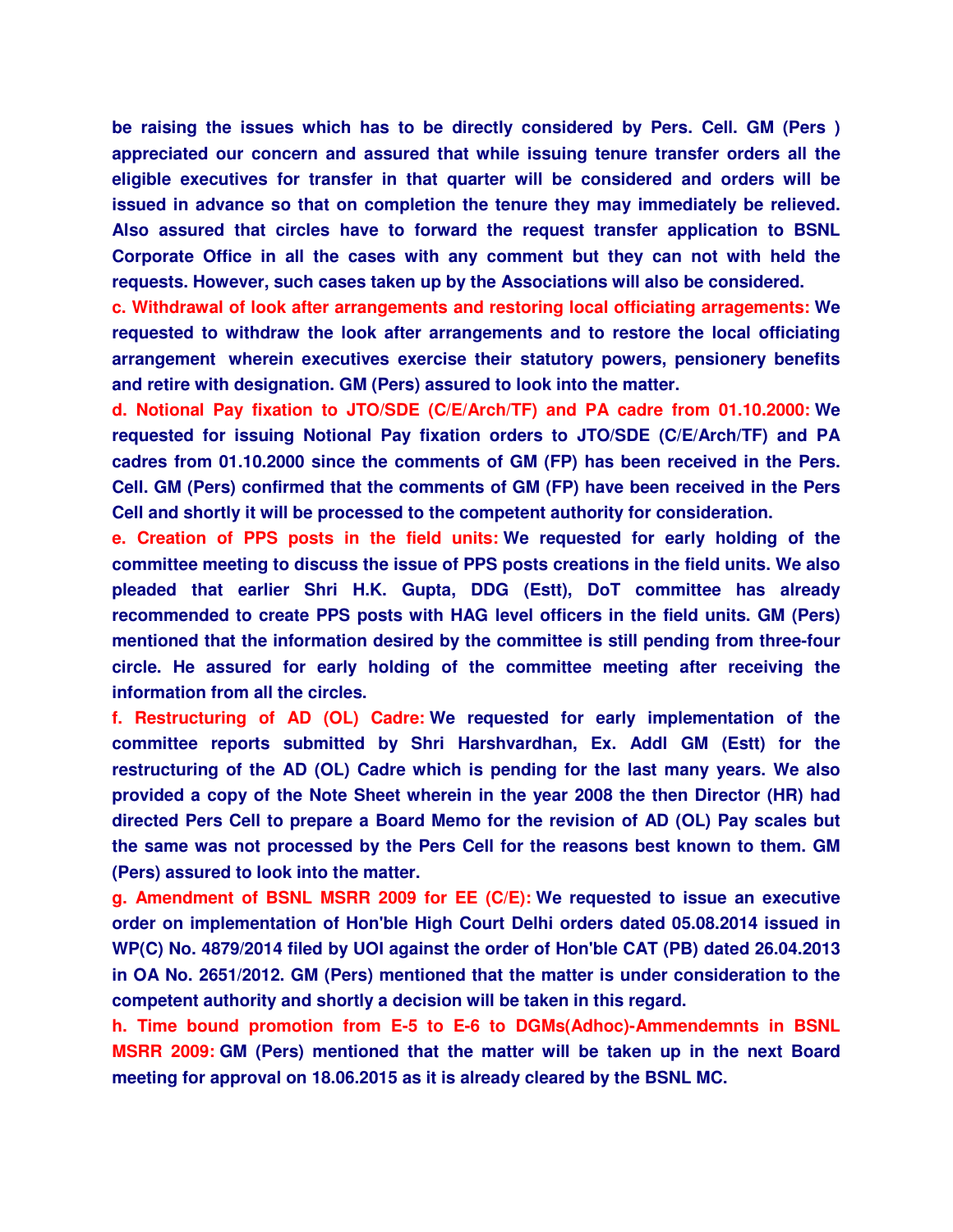CEC meeting held on 13-06-2015 at Association Office.Veteran leader Com.Amit Gupta was present.Several committees were constituted to organise CWC at Kolkata & it was decided thet Circle conference will be held on 27/08/2015 at Moulali Yuba Kendra.A donation of Rs 500 will be collected from members & patronisers.A souvenir will also be released on this occasion.Donation Coupon & Advt.collection form handed over to the Branch leadership. All concerned are requested to collect donation & advt. earnestly to make these occasions grand success.

**11-06-**

# **2015**

An urgent CEC meeting will be held on 13/06/2015 at 11-00 AM at Association Office Room to discuss about organisation of ensuing CWC at Kolkata & forthcoming Circle conference of

AIBSNLEA/CTD.

(click to see the

notice)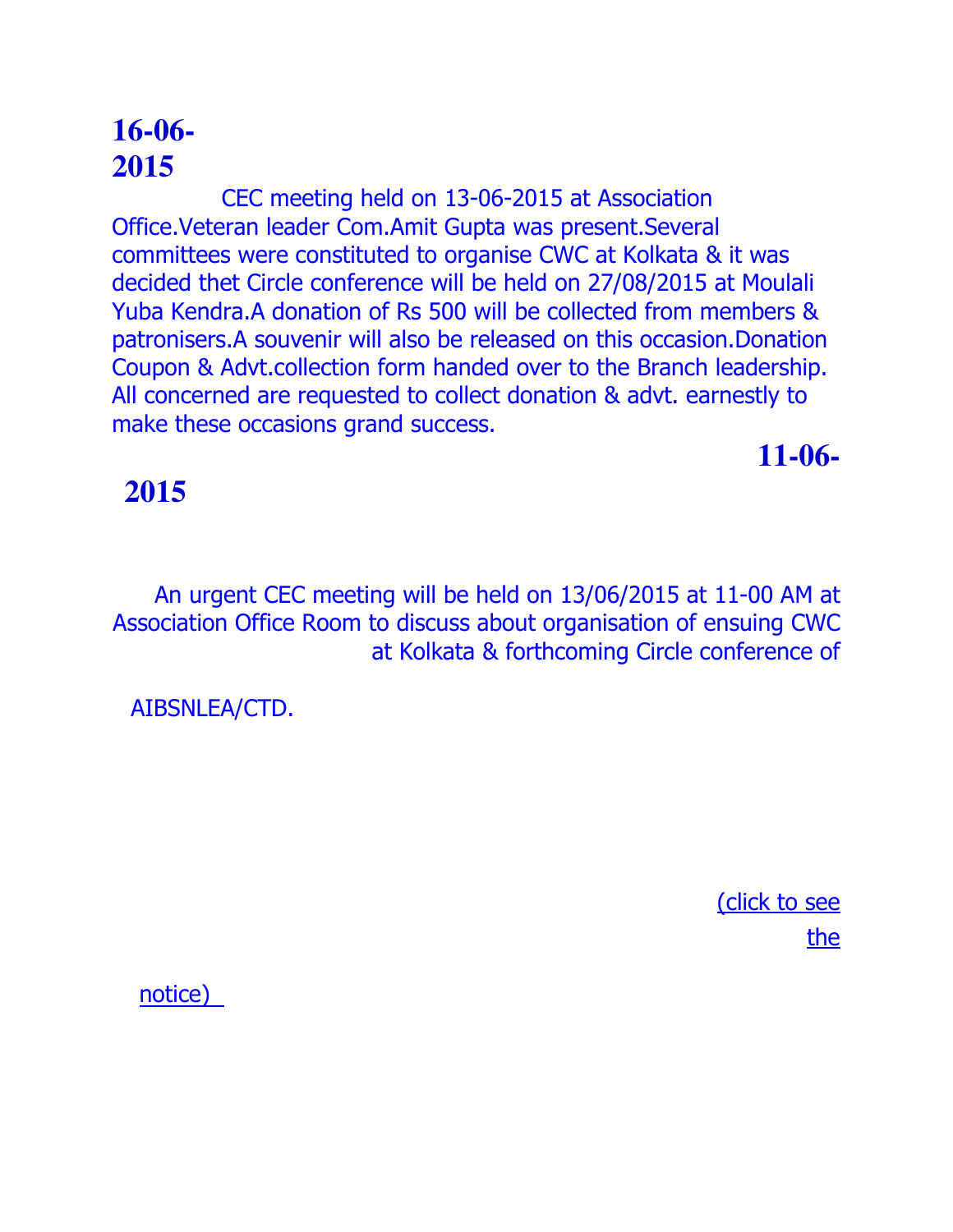## **2015**

CONGRATULATION!All members,organisers,BSs,BPs,CEC members & Circle OBs for huge participation in Dharna against MT Recruitment at Telephone Bhavan on 09-06-2015.The Ground floor was jampacked,about 400 members of AIBSNLEA & AIGETOA assembled to protest against the sinister move of management to divide executive unity by recruiting MT from outside violating CPSU norms.We have other long pending issues like CPSU Cadre Hierarchy, First EPP promotion in 4 years,E2 scale for JTO/JAO & E3 Scale for SDE/AO. On behalf of AIBSNLEA CS & Advisor (E) addressed the gathering.On behalf of AIGETOA CS & ACS delivered their views.Ultimately at about 4-00 PM the programme was deferred as per commitment of Management to discuss about the decision of MT recruitment & other HR issues in next board meeting to be held on 18-06-2015. The whole programme at TeleBhavan was conduted by our Circle

President.

(click here to see the glimpses)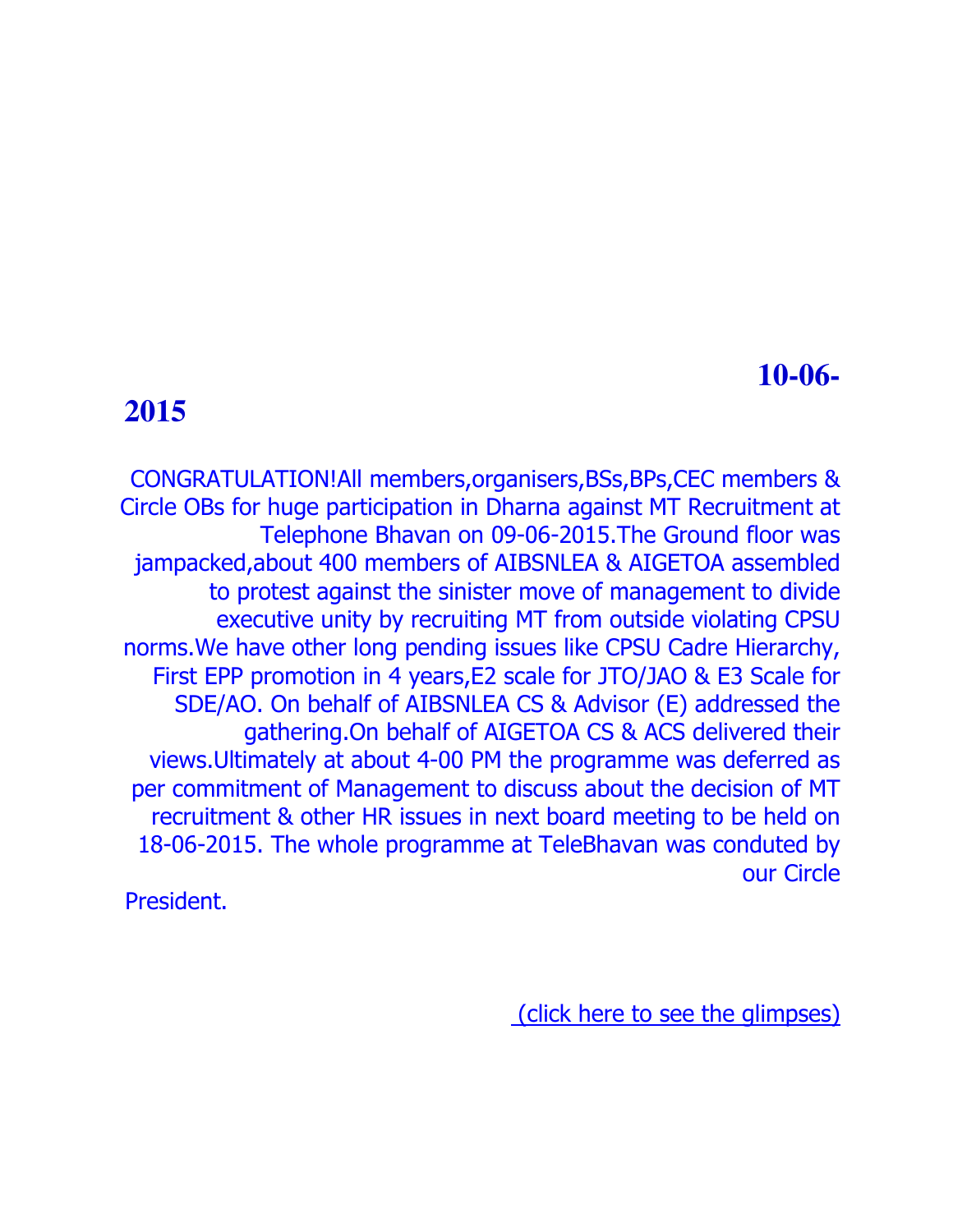ONGOING AGITATION

PROGRAM OF FORUM OF AIBSNLEA AND AIGETOA DEFERRED ON THE ASSURANCE AND FIRM

COMMITMENT

Congratulations !!! CMD BSNL has recognized the genuineness of the issues raised by the United Forum of BSNL executives' association. Today in a meeting with AIBSNLEA and AIGETOA, CMD assured that he will take up and ensure withdrawal of MT recruitment in the next board meeting scheduled to be held on 18th June 2015 and resolution of long pending HR issues. CMD BSNL further requested us to defer the ongoing agitation at least till 18th June 2015. Honoring the words and commitment of CMD BSNL, United Forum of BSNL Executives' Associations (AIBSNLEA & AIGETOA) has decided to defer the ongoing agitation program till 18th June 2015. <<<**Click here for letter**>>>>

The forum will make a review of intensifying the agitation program on 22.06.2015 after meeting with CMD BSNL, based upon the outcome of the board meeting.

#### **03-06-2015**

CONGRATULATION! after prolonged persuasion finally CTD called for Vig.Proforma for promotion from PA to PS(67% quota)(see MEDHA dtd 03-06-15).Hopefully the promotion order will be released soon